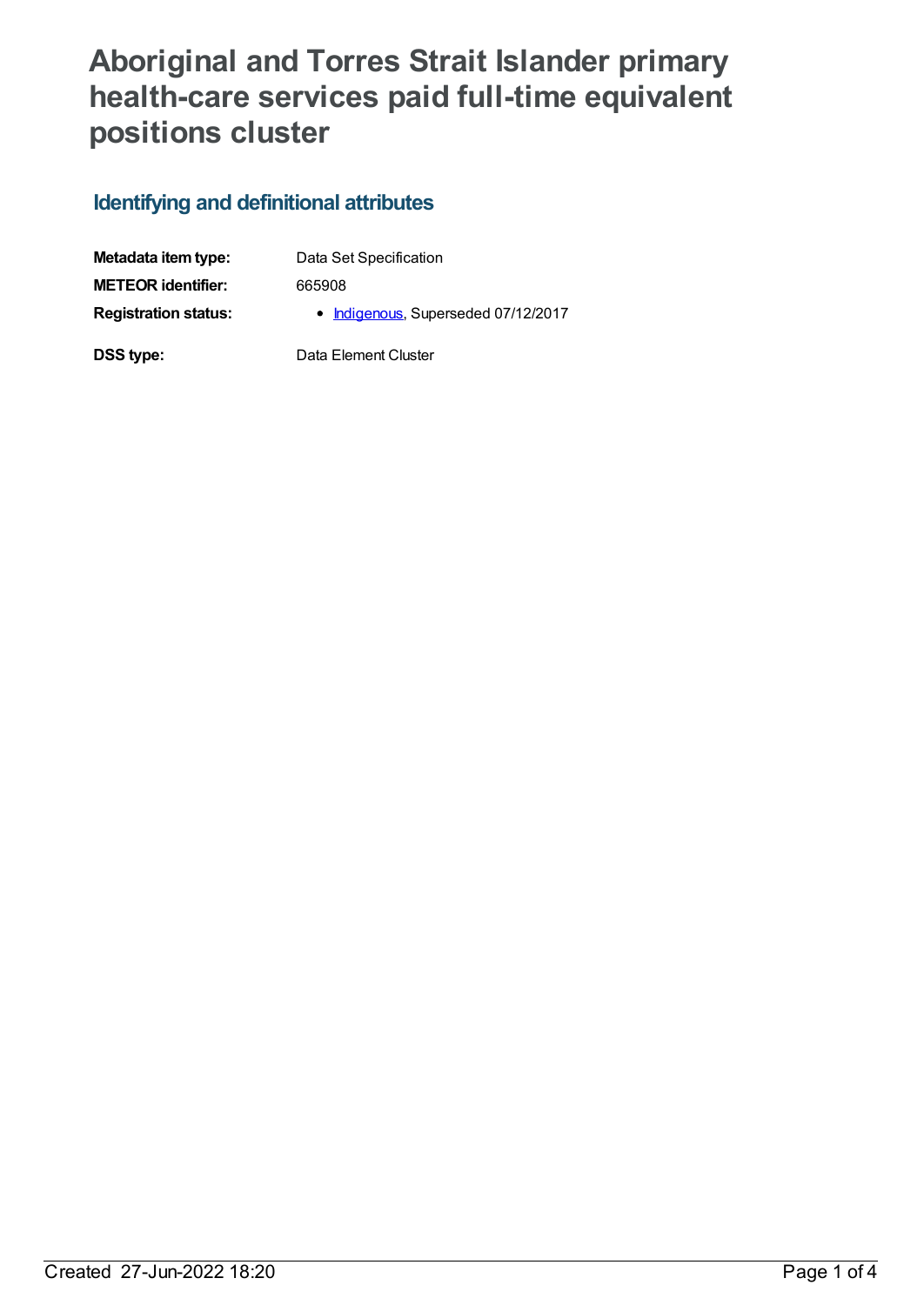**Scope:** The Aboriginal and Torres Strait Islander primary health-care services paid full-time equivalent positions cluster describes the number and type of full-time equivalent positions for which the Aboriginal and Torres Strait Islander primary health-care service paid wages, salaries and fees at the end of the reporting period.

> The full-time equivalent positions are further broken down by the Indigenous status of the workers, and both the Indigenous status and sex of Aboriginal and Torres Strait Islander health workers.

| Aboriginal and Torres Strait Islander primary health-care services paid full- |  |
|-------------------------------------------------------------------------------|--|
| time equivalent positions                                                     |  |

|                                                                           | <b>Aboriginal or</b><br><b>Torres Strait</b><br><b>Islander</b> | Non-<br>Indigenous | <b>Total</b> |
|---------------------------------------------------------------------------|-----------------------------------------------------------------|--------------------|--------------|
| CEOs/administrators/managers/supervisors                                  | N[NNN]                                                          | N[NNN]             | N[NNN]       |
| Aboriginal and Torres Strait Islander health<br>workers - Male            | N[NNN]                                                          | N[NNN]             | N[NNN]       |
| Aboriginal and Torres Strait Islander health<br>workers - Female          | N[NNN]                                                          | N[NNN]             | N[NNN]       |
| Doctors                                                                   | N[NNN]                                                          | N[NNN]             | N[NNN]       |
| Nurses                                                                    | N[NNN]                                                          | N[NNN]             | N[NNN]       |
| Substance misuse/drug and alcohol<br>workers                              | N[NNN]                                                          | N[NNN]             | N[NNN]       |
| Social and emotional wellbeing staff (please<br>specify)                  | N[NNN]                                                          | N[NNN]             | N[NNN]       |
| Medical specialists/other allied health<br>professionals (please specify) | N[NNN]                                                          | N[NNN]             | N[NNN]       |
| Dentists/dental therapists                                                | N[NNN]                                                          | N[NNN]             | N[NNN]       |
| Dental support workers (e.g. dental<br>assistants, dental technicians)    | N[NNN]                                                          | N[NNN]             | N[NNN]       |
| Sexual health workers                                                     | N[NNN]                                                          | N[NNN]             | N[NNN]       |
| <b>Traditional healers</b>                                                | N[NNN]                                                          | N[NNN]             | N[NNN]       |
| Environmental health workers                                              | N[NNN]                                                          | N[NNN]             | N[NNN]       |
| Drivers/field officers                                                    | N[NNN]                                                          | N[NNN]             | N[NNN]       |
| Administrative support workers (e.g.<br>secretaries, receptionists)       | N[NNN]                                                          | N[NNN]             | N[NNN]       |
| Accountants/bookkeepers                                                   | N[NNN]                                                          | N[NNN]             | N[NNN]       |
| Information systems/data staff                                            | N[NNN]                                                          | N[NNN]             | N[NNN]       |
| Trainers/educators                                                        | N[NNN]                                                          | N[NNN]             | N[NNN]       |
| Cleaners/cooks/gardeners                                                  | N[NNN]                                                          | N[NNN]             | N[NNN]       |
| Night watchman/security guard                                             | N[NNN]                                                          | N[NNN]             | N[NNN]       |
| Other staff (please specify)                                              | N[NNN]                                                          | N[NNN]             | N[NNN]       |

## **Collection and usage attributes**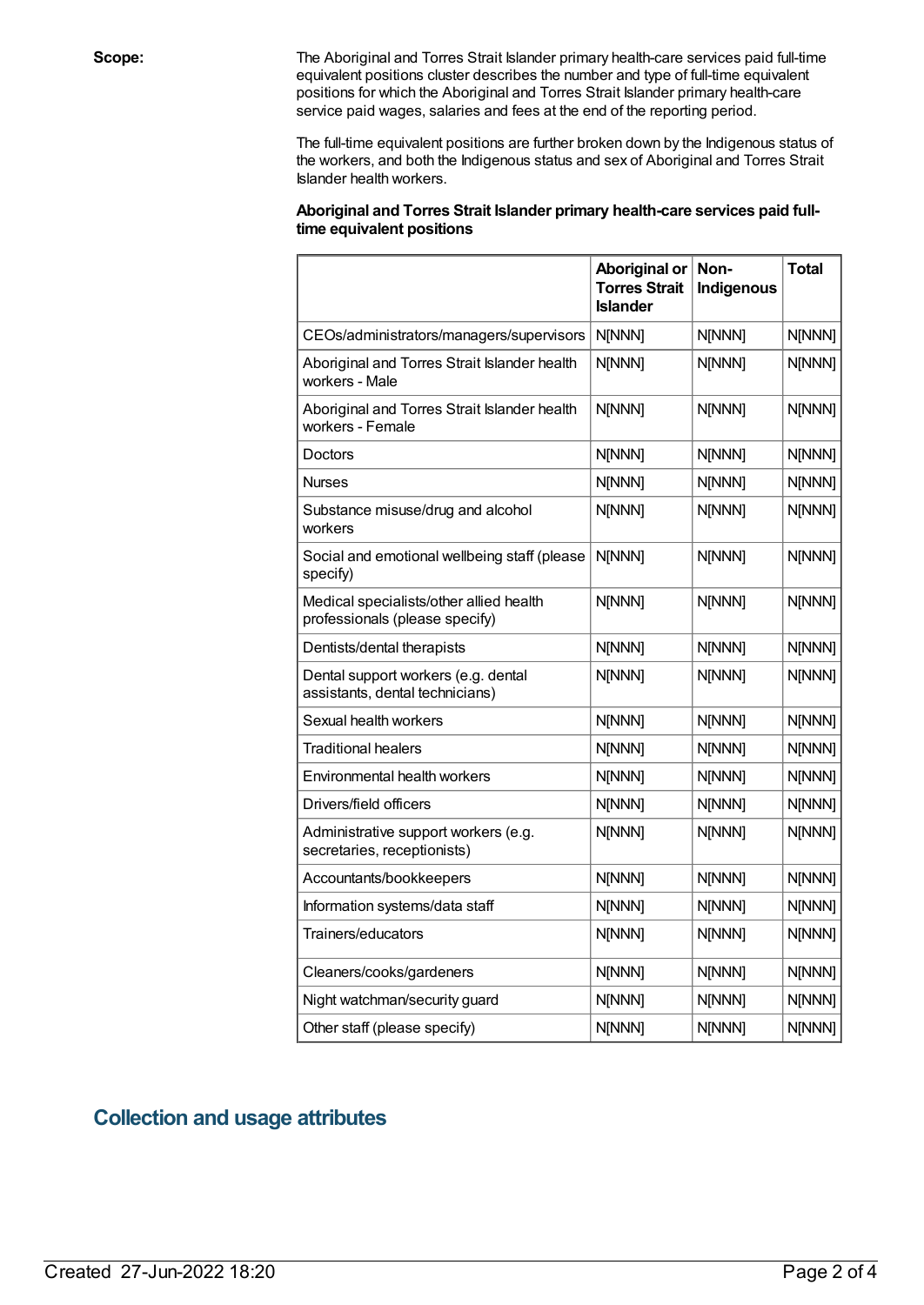| <b>Guide for use:</b>                                       | If 'full-time equivalent' positions are difficult to work out, show details of how often<br>each person works (e.g. a psychologist visits the service one morning session per<br>month).                                                                                                                                                                                  |  |  |  |  |
|-------------------------------------------------------------|---------------------------------------------------------------------------------------------------------------------------------------------------------------------------------------------------------------------------------------------------------------------------------------------------------------------------------------------------------------------------|--|--|--|--|
|                                                             | Inclusions:                                                                                                                                                                                                                                                                                                                                                               |  |  |  |  |
|                                                             | • positions where the service pays the wages/salary/fees through all sources of<br>funding (e.g. Medicare, OATSIH, State/Territory government health<br>departments<br>• visiting health professionals where the service pays the wages/salary/fees<br>• short term and recurrent funded positions<br>• contract workers paid by the service (e.g. cleaners, accountants) |  |  |  |  |
|                                                             | Exclusions:                                                                                                                                                                                                                                                                                                                                                               |  |  |  |  |
|                                                             | • Community development employment projects (CDEP) staff as they are<br>counted as workers not paid by the service<br>• visiting health professionals where payments are not made by the service as<br>they are counted as workers not paid by the service<br>• staff in other programs (e.g. housing, employment, HACC, child care)                                      |  |  |  |  |
| Implementation start date:                                  | 01/07/2008                                                                                                                                                                                                                                                                                                                                                                |  |  |  |  |
| Implementation end date:                                    | 30/06/2010                                                                                                                                                                                                                                                                                                                                                                |  |  |  |  |
| <b>Source and reference attributes</b>                      |                                                                                                                                                                                                                                                                                                                                                                           |  |  |  |  |
|                                                             |                                                                                                                                                                                                                                                                                                                                                                           |  |  |  |  |
| <b>Submitting organisation:</b>                             | Australian Institute of Health and Welfare                                                                                                                                                                                                                                                                                                                                |  |  |  |  |
| <b>Relational attributes</b>                                |                                                                                                                                                                                                                                                                                                                                                                           |  |  |  |  |
| <b>Related metadata</b><br>references:                      | Has been superseded by Aboriginal and Torres Strait Islander primary health-care<br>services paid full-time equivalent positions cluster                                                                                                                                                                                                                                  |  |  |  |  |
|                                                             | Indigenous, Superseded 07/12/2017<br>٠                                                                                                                                                                                                                                                                                                                                    |  |  |  |  |
|                                                             | See also Aboriginal and Torres Strait Islander primary health-care services unpaid<br>full-time equivalent positions cluster                                                                                                                                                                                                                                              |  |  |  |  |
|                                                             | Indigenous, Superseded 07/12/2017                                                                                                                                                                                                                                                                                                                                         |  |  |  |  |
| <b>Implementation in Data Set</b><br><b>Specifications:</b> | Aboriginal and Torres Strait Islander primary health-care services<br>DSSIndigenous, Superseded 07/12/2017                                                                                                                                                                                                                                                                |  |  |  |  |
|                                                             | Implementation start date: 01/06/2008                                                                                                                                                                                                                                                                                                                                     |  |  |  |  |
|                                                             | Implementation end date: 30/07/2009                                                                                                                                                                                                                                                                                                                                       |  |  |  |  |
|                                                             |                                                                                                                                                                                                                                                                                                                                                                           |  |  |  |  |
|                                                             | Aboriginal and Torres Strait Islander primary health-care services DSS<br>Indigenous, Superseded 07/12/2017                                                                                                                                                                                                                                                               |  |  |  |  |
|                                                             | Implementation start date: 01/07/2009                                                                                                                                                                                                                                                                                                                                     |  |  |  |  |
|                                                             |                                                                                                                                                                                                                                                                                                                                                                           |  |  |  |  |

**Metadata items in this Data Set Specification** Show more detail